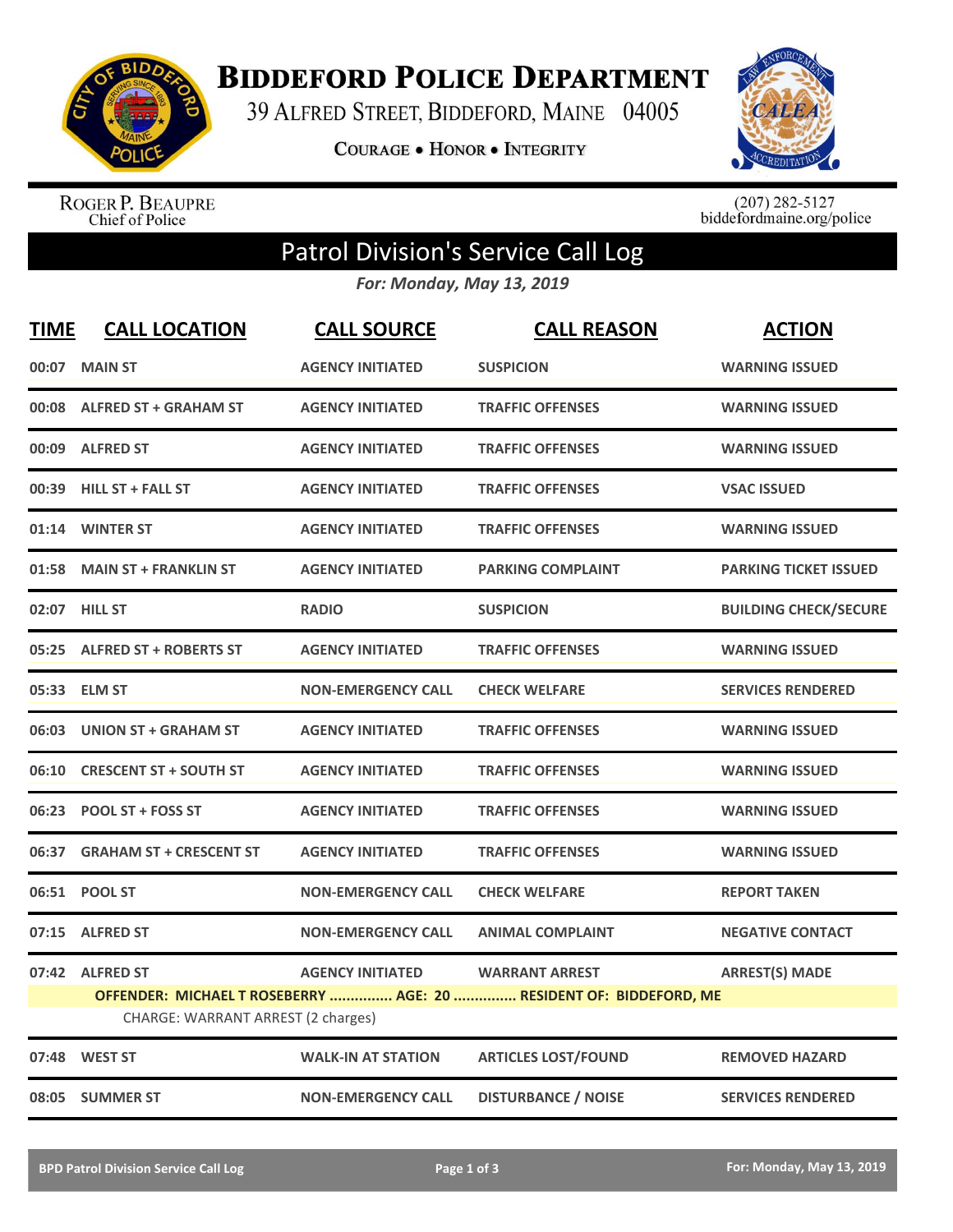## **TIME CALL LOCATION CALL SOURCE CALL REASON ACTION**

**08:57 POMERLEAU ST + BARRA RD AGENCY INITIATED TRAFFIC OFFENSES CITATION ISSUED OFFENDER: LINDA M PARSONS ............... AGE: 65 ............... RESIDENT OF: LIMERICK, ME**

CHARGE: OPERATE VEHICLE WITHOUT LICENSE

|       | 09:29 POMERLEAU ST                                                                                                                | <b>NON-EMERGENCY CALL</b>         | <b>CIVIL COMPLAINT</b>                                             | <b>CIVIL COMPLAINT</b>   |  |  |
|-------|-----------------------------------------------------------------------------------------------------------------------------------|-----------------------------------|--------------------------------------------------------------------|--------------------------|--|--|
|       | 09:40 ELM ST                                                                                                                      | <b>E-911 CALL</b>                 | 911 MISUSE                                                         | <b>NEGATIVE CONTACT</b>  |  |  |
| 10:03 | <b>MASON ST</b>                                                                                                                   | <b>NON-EMERGENCY CALL</b>         | <b>PARKING COMPLAINT</b>                                           | <b>SERVICES RENDERED</b> |  |  |
|       | 10:30 ALFRED ST                                                                                                                   | <b>NON-EMERGENCY CALL</b>         | <b>ARTICLES LOST/FOUND</b>                                         | <b>SERVICES RENDERED</b> |  |  |
|       | <b>11:58 MAIN ST</b>                                                                                                              | <b>AGENCY INITIATED</b>           | <b>PAPERWORK</b>                                                   | <b>PAPERWORK SERVED</b>  |  |  |
|       | 12:14 SOUTH ST                                                                                                                    | <b>NON-EMERGENCY CALL</b>         | <b>ANIMAL COMPLAINT</b>                                            | <b>SERVICES RENDERED</b> |  |  |
|       | 12:17 SACO FALLS WAY                                                                                                              | <b>NON-EMERGENCY CALL</b>         | <b>HARASSMENT</b>                                                  | <b>REPORT TAKEN</b>      |  |  |
|       | 12:19 SOUTH ST                                                                                                                    | <b>AGENCY INITIATED</b>           | <b>TRAFFIC OFFENSES</b>                                            | <b>WARNING ISSUED</b>    |  |  |
|       | 13:39 ALFRED ST                                                                                                                   | <b>NON-EMERGENCY CALL</b>         | <b>COURT ORDERED CHECK IN</b>                                      | <b>SERVICES RENDERED</b> |  |  |
|       | 14:13 MARINER WAY                                                                                                                 | <b>NON-EMERGENCY CALL</b>         | <b>SUSPICION</b>                                                   | <b>SERVICES RENDERED</b> |  |  |
|       | <b>14:32 MAIN ST</b>                                                                                                              | <b>NON-EMERGENCY CALL</b>         | ATTEMPTED/THREATENED SUICIDE REPORT TAKEN                          |                          |  |  |
|       | 14:57 HARDING ST                                                                                                                  | <b>AGENCY INITIATED</b>           | <b>PRO-ACTIVE DV RESPONSE TEAM</b>                                 | <b>NO VIOLATION</b>      |  |  |
|       | 15:06 ELM ST                                                                                                                      | <b>WALK-IN AT STATION</b>         | TRESPASSING                                                        | <b>SERVICES RENDERED</b> |  |  |
|       | 15:08 GREEN ST                                                                                                                    | <b>WALK-IN AT STATION</b>         | <b>THEFT</b>                                                       | <b>SERVICES RENDERED</b> |  |  |
| 15:24 | <b>GOVE ST</b>                                                                                                                    | <b>AGENCY INITIATED</b>           | <b>PRO-ACTIVE DV RESPONSE TEAM</b>                                 | <b>NEGATIVE CONTACT</b>  |  |  |
|       | 15:39 POOL ST                                                                                                                     | <b>AGENCY INITIATED</b>           | <b>PRO-ACTIVE DV RESPONSE TEAM</b>                                 | <b>NO VIOLATION</b>      |  |  |
|       | 15:49 MAIN ST                                                                                                                     | <b>AGENCY INITIATED</b>           | <b>PRO-ACTIVE DV RESPONSE TEAM</b>                                 | <b>NO VIOLATION</b>      |  |  |
|       | 15:53 ORCHARD ST                                                                                                                  | <b>AGENCY INITIATED</b>           | <b>PRO-ACTIVE DV RESPONSE TEAM</b>                                 | <b>NO VIOLATION</b>      |  |  |
|       | 16:11 HORRIGAN CT                                                                                                                 | <b>AGENCY INITIATED</b>           | <b>PRO-ACTIVE DV RESPONSE TEAM</b>                                 | <b>NEGATIVE CONTACT</b>  |  |  |
|       | 16:25 ALFRED ST                                                                                                                   | <b>WALK-IN AT STATION</b>         | <b>PAPERWORK</b>                                                   | <b>SERVICES RENDERED</b> |  |  |
|       | 16:36 ALFRED ST                                                                                                                   | AGENCY INITIATED TRAFFIC OFFENSES |                                                                    | <b>ARREST(S) MADE</b>    |  |  |
|       |                                                                                                                                   |                                   | OFFENDER: KENNETH EDWARD WILDES  AGE: 29  RESIDENT OF: CORNISH, ME |                          |  |  |
|       | CHARGE: ATTACHING FALSE PLATES<br><b>CHARGE: DISPLAYING FICTITIOUS VEHICLE CERTIFICATE</b><br>CHARGE: FAILING TO STOP FOR OFFICER |                                   |                                                                    |                          |  |  |

CHARGE: FAILURE TO REGISTER VEHICLE

CHARGE: OPERATING AFTER HABITUAL OFFENDER REVOCATION